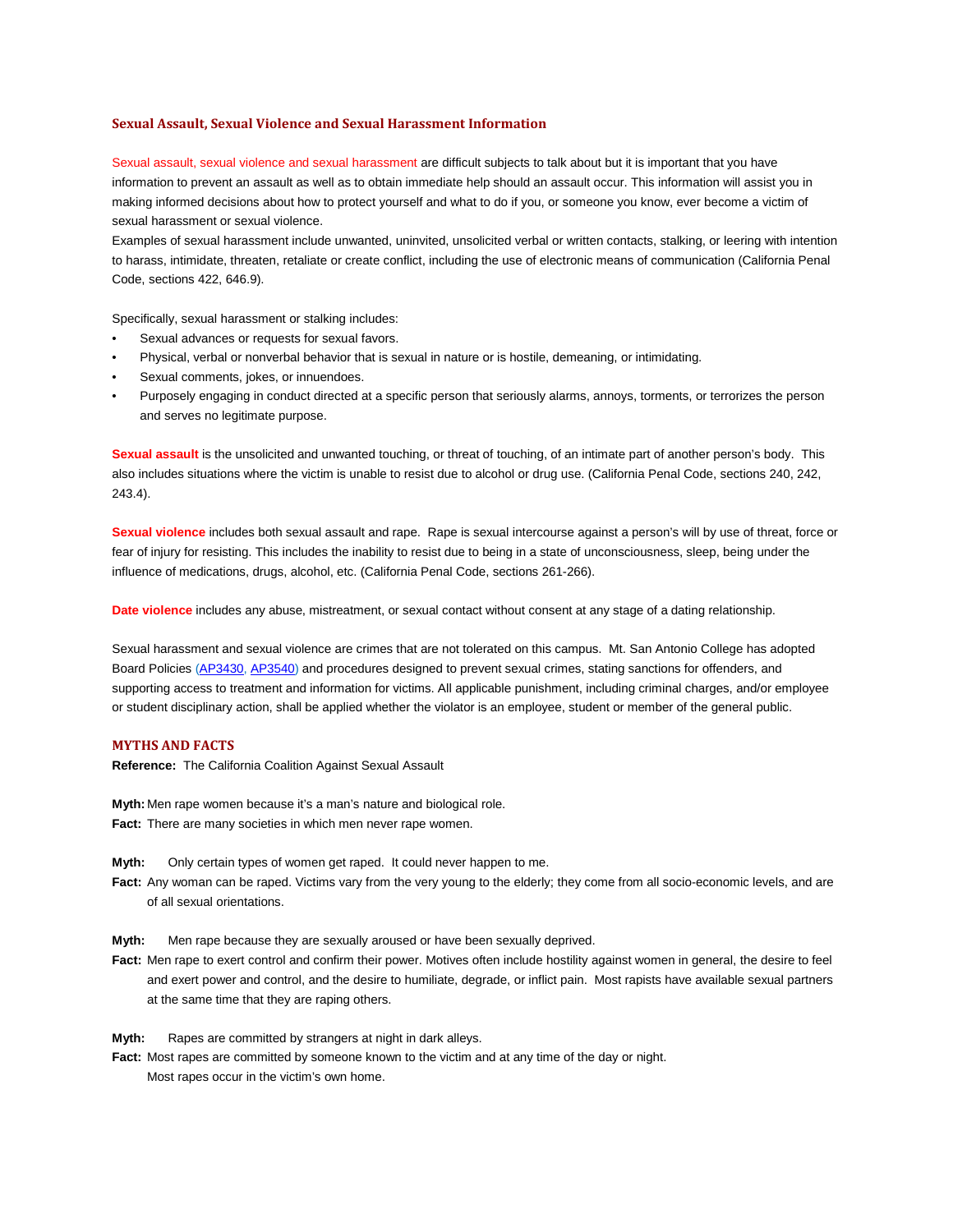**Myth:** Men who rape are "psychos."

 **Fact:** Men who rape are mostly ordinary, everyday guys. Only a tiny percentage of men who rape would be considered clinically insane by standard psychiatric criteria.

**Myth:** Acquaintance rapes are not as serious as stranger rapes.

**Fact:** Acquaintance rape is as serious as rape by a stranger. Those who are raped by someone they know experience a similar degree of trauma to those raped by a stranger.

**Myth:** Men can never be raped.

 **Fact:** Men can be and are sexually assaulted. According to U.S. Department of Justice statistics, an estimated 9 percent of rape survivors are male.

## **PREVENTION**

- Be aware of your surroundings! Stay away from isolated areas, day or night.
- Don't walk alone on the campus at night. When leaving a classroom ask others to walk with you to your next destination.
- • If you are being followed, walk or run to a crowded area as fast as you can. If you are driving, drive to a lighted, populated place, police or fire station.
- Campus Escorts are available during evening hours to assure your safety on campus and in parking lots. They are provided at your request, please call (909) 274-4555.
- • Blue emergency telephone towers are located throughout the campus and parking lots for you to access Public Safety immediately should you need assistance with any emergency occurrence.
- • Avoid excessive use of drugs, alcohol and any other substances that interfere with your ability to think clearly and communicate effectively.
- Lock all doors to your car and residence at all times.
- Communicate with your roommate or family so they know when to expect you and where you are supposed to be.
- Information booths, workshops and guest lectures addressing sexual harassment & violence are offered by Student Health Services every semester. To obtain current schedule information please call (909) 274-4400.

## **WHAT TO DO IN CASE OF AN ASSAULT**

If you, or another student, become the victim of sexual violence or harassment, please do the following:

- Get to a safe place as fast as possible.
- • Get help. Call Public Safety from a blue emergency telephone tower or dial (909) 274-4555, or call 911 (9-911 from a campus office telephone) or alert any College employee that is nearby.
- Contact the Student Life Office, 9C, (909) 274-4525, or the Student Health Center, 67B, (909) 274-4400.
- • Do not shower, bathe, wash your hands or face, douche, change or destroy clothing, or brush your hair or teeth until police arrive.
- Do not clean the area or dispose of any items in the immediate area.
- If you do not wish to call the police, ask a friend or family member to take you to a hospital or health center for help.
- Confidential emotional support is available in the Student Health Center, ext. 4400, Project Sister, (909) 626-4357, or the Rape Crisis Center, (213) 626-3393.
- • If you have been assaulted in the past and need confidential counseling, contact Student Health Services, (909)274- 4400, or any of the services listed in this section.

#### **PEER SUPPORT**

 encouraged to report the crime to any College employee, such as a counselor, professor, Public Safety at (909) 274- 4555, or Student Life Office 9C, (909) 274-4525. If it is somebody that you know, you can help them by encouraging them to report the If you witness or are informed about a sexual assault or sexual violence action taking place on the college campus, you are incident.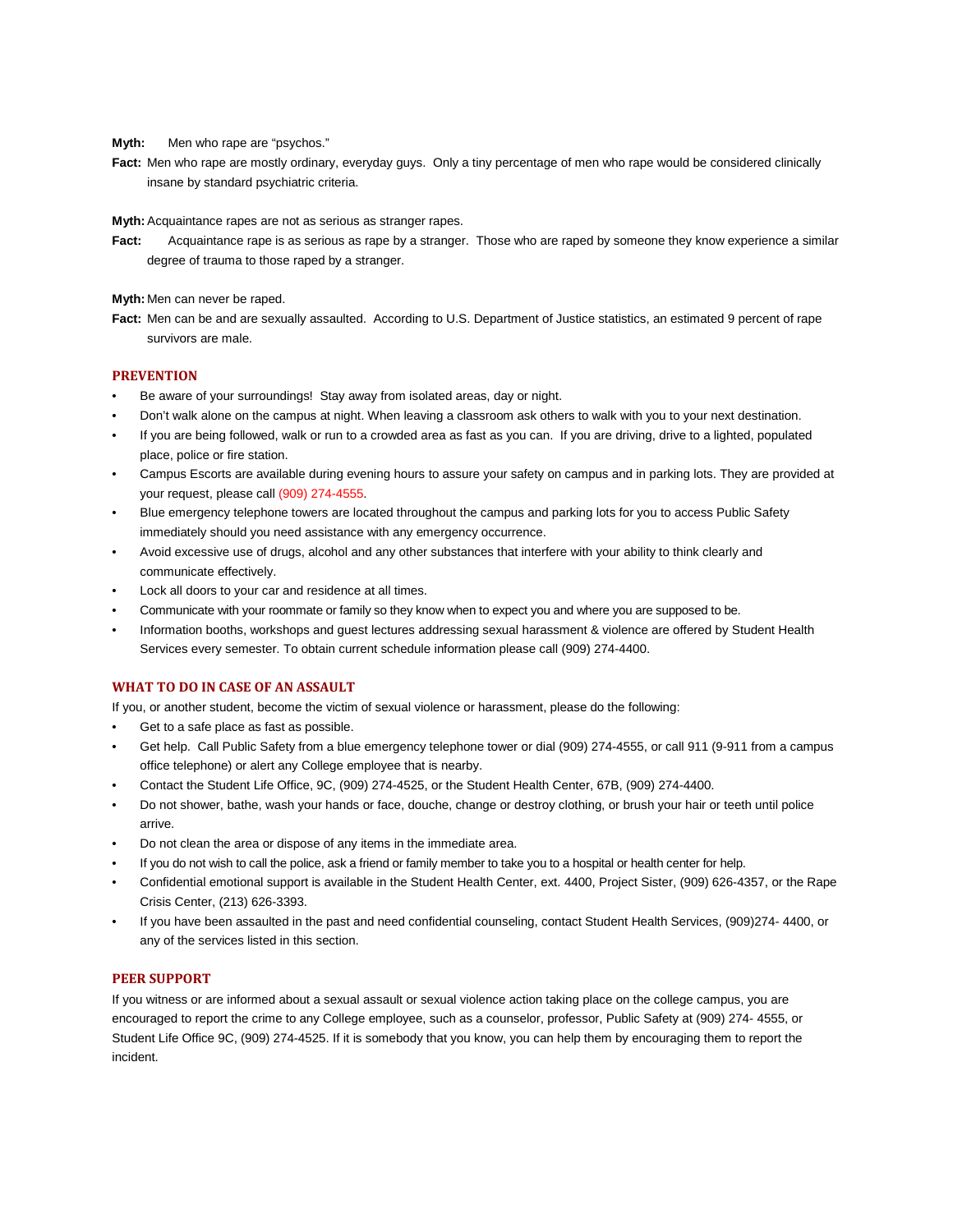#### **REPORTING AN ASSAULT**

 If you are a victim of an assault and were involved in any possible violation of the Standards of Conduct such as alcohol or drug use, you are encouraged to report the incident; the safety of students is the College's primary concern.

 If the assault happened on or near campus, find a blue emergency telephone tower on campus, push the button and you will be connected with campus Public Safety, or call Public Safety at (909) 274-4555, or call 911.

 If the assault happened in the past, a police reports may be filed by contacting the police department of the city where the assault occurred.

 Walnut Sheriffs may be contacted at (909) 595-2264. This department has responsibility for the investigation of sexual assaults occurring at or near the College.

#### **HOW TO FILE A COMPLAINT CONCERNING A COLLEGE EMPLOYEE**

 Anyone wishing to file a complaint concerning a college employee must contact the Director of Human Resources/EEO located in Bldg. 4, or at (909) 274-4225.

#### **CONSEQUENCES OF COMMITTING ACTS OF SEXUAL VIOLENCE**

 Any sexual assault or harassment, whether committed by an employee, student, or member of the public that occurs on College property is a violation of College policies and procedures, and is subject to all applicable punishment, including criminal procedures and employee or student discipline procedures.

Student disciplinary action can result in immediate suspension and/or expulsion. (Board Policy 3540, 3500 & 5500)

## **FERPA (Family Educational Rights and Privacy Act)**

FERPA allows the college to disclose to an alleged victim of any crime of violence or non-forcible sex offense the final results of a disciplinary proceeding conducted by the college against the alleged perpetrator of that crime.

#### **FOR ADDITIONAL INFORMATION CONTACT**

| Project Sister (24 hr. Rape Hotline)        | (909) 626-4357 |
|---------------------------------------------|----------------|
| East L.A. Hotline (Bilingual-Spanish)       | (800) 585-6231 |
| Pacific Clinics Call Center (Mental Health) | (877) 722-2737 |

# **LOCAL LAW ENFORCEMENT AGENCIES**

**Baldwin Park Police Department**  14403 Pacific Avenue Baldwin Park, CA 91706 626-960-1955

## **Claremont Police Department**

570 West Bonita Avenue Claremont, CA 91711 909-626-1296

#### **Covina Police Department**

444 North Citrus Avenue Covina, CA 91723 626-331-3391

#### **La Verne Police Department**

2061 Third Street La Verne, CA 91750 909-593-2531